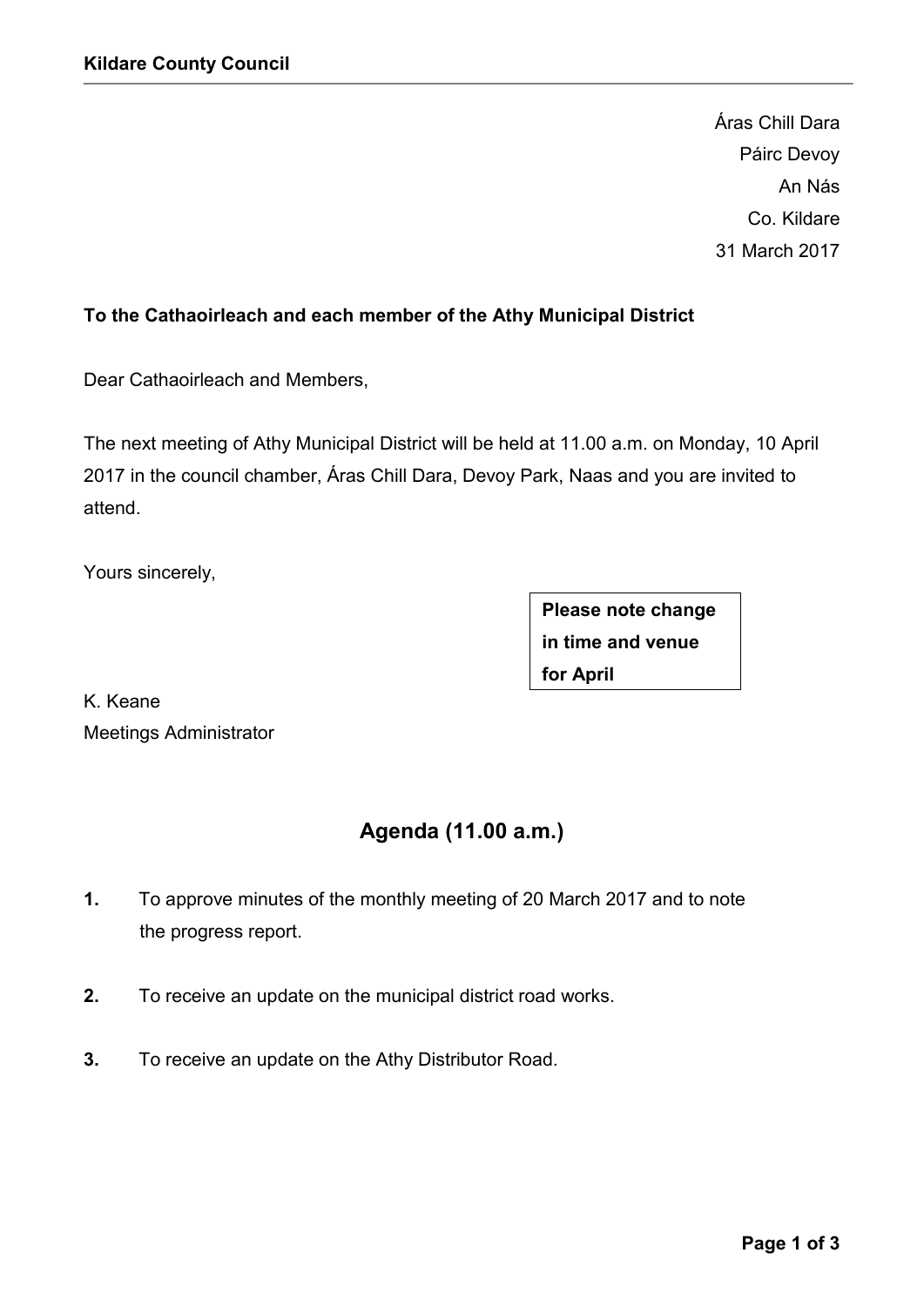## **Roads, Transportation and Public Safety (11:10 a.m.)**

#### **Motions**

## **Councillor Keatley**

**4.** That the council provide a list of Local Improvement Schemes and Community Improvement Schemes in the order that they have been applied for in the Athy Municipal District.

### **5. Councillor Breslin**

As part of the proposed redevelopment works of the Meeting Lane car park, that the council consider a left turning lane at the Meeting Lane junction on the R417.

### **6. Councillor Wall**

That the council confirm the up to date position with the provision of a community car park in Kildangan as previously discussed.

### **Councillor Miley**

**7.** That the council put safety measures in place at the dangerous bend on the R747 at the entrance to Lawlers Pit and upgrade the junction where the R747 meets the R448 with public lighting.

#### **Questions**

## **8. Councillor Breslin**

When will the resurfacing of Offaly Street, Athy commence?

## **9. Councillor Breslin**

Can the council improve the sight distance at Cloney Cross where the R427 meets the R417?

## **10. Councillor Wall**

Can the council confirm when they will finish the resurfacing of the Carlow Road to include Offaly Street Athy?